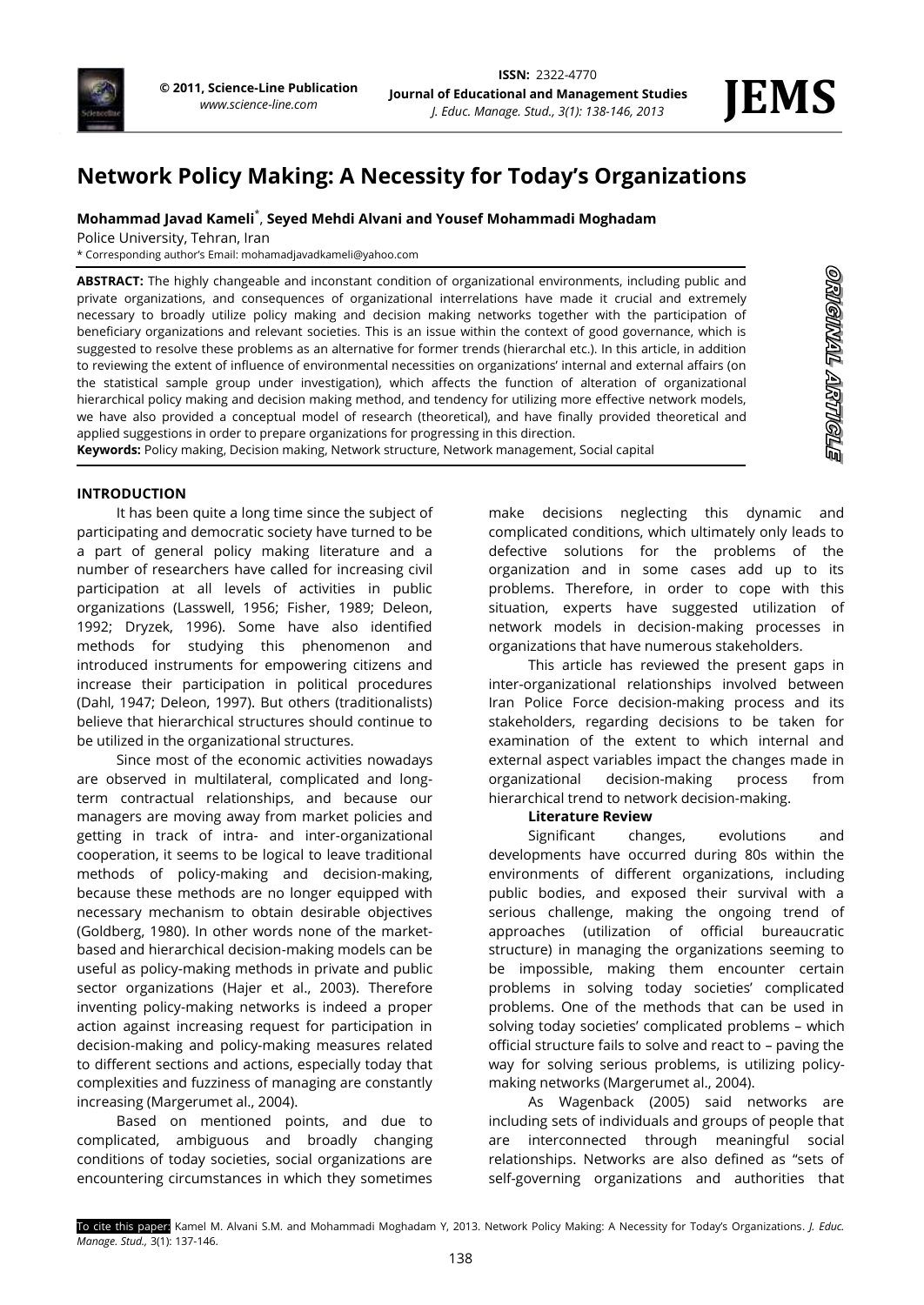gather together in order to obtain goals that cannot be fulfilled by individual ones". Organizations also join these networks, because they enable them to face major and complicated problems (Chisholm, 1998). Network relations can be extremely useful and effective in the behavior of individuals and organizations, access to more and new data and resources, and serve for collective value obtained out of these interactions (increase and change in functions). To put it briefly, utilization of networks in policy-making processes of organizations encompass the following advantages:

1. Improving the functions;

2. Obtaining legitimacy in policy-making system;

3. Quick adaptation with sudden local changes;

4. Developing new products and services;

5. Reducing redundancy and repetition;

6. Providing learning opportunities;

7. Obtaining high reputation;

8. Obtaining new sources;

9. Creating variety in provision of products and services (Hill, 2002)

10.Adapting humans with democratic criteria;

11.Increasing the ability to solve problems;

12.Putting in line the requests of stakeholders and players of the policy-making environment;

13.More coordination between different players;

14.Reducing or eliminating hierarchical relationships;

15.Possibility of maintaining independence and latitude for the players;

16.Providing conditions for sharing knowledge of the data and resources among others (Ra'naee, 2006). Etc.

**Intra- and inter-organizational factors that affect tendency towards utilization of networkwise thinking in organizational decision-making processes**

Serious experienced challenges are due to significant changes, evolutions and developments occurred in organizations environments, in such a way that seriously put their survival at stake. The necessity of overcoming these challenges requires radical evolutions and changes in official and traditional structures of organizational decision making process as an undeniable issue. Some of the most important challenging factors that necessitate an obligation or commitment to make changes are as follows:

1. Reduction of social capital;

2. Network structure;

3. Network management;

4. Increasing development of information technology (IT);

5. Distribution of knowledge power and distribution of citizens among the organization and society workers and increasing their expectations about policy-making system;

6. Requesting different citizens and stakeholders' to participate in the organization's policy-making and decision-making processes (pluralist society theory);

7. Changing the mixture of population in the society and considering their demands;

8. Intra-sectional and multi-facet nature of the problems and issues of the societies, solving of which requires a multi-dimensional and system-wise way of thinking.

The overall set of factors mentioned previously, led to formation of the conceptual model of the study in the figure 1.

According to what have been stated so far, successful policy-making systems try to compensate shortcomings of traditional systems through implementation of populist approaches and participation of main stakeholders and players in developing implementation and assessment processes of policies, and subsequently obtain necessary legitimacy required for developed policies made. Therefore the definition of policy-making networks could be as follows: "a set of interrelations and interdependencies between relevant institutions, organizations and authorities in an area, together with non-hierarchical relationships" (Ra'naee, 2006).

Iran police force as an organization also needs to consider a change in its nature of decision-making (shifting from a hierarchical approach etc. to a network-based approach through maximum participation of the stakeholders of its policies) in order to successfully and effectively undergo its numerous and interrelated missions, so that it can properly respond to its subject system and society. Therefore, in order to effectively accomplish each of its tasks, Iran police force needs to establish an effective relation and coordination with different institutions of public, private and non-profitable sectors etc. including internal and external to the organization (relationship between the government and the society etc). Generally speaking, a reason for conducting this study regarding the aforesaid issue is the presence of a gap of necessary participation between the interested authorities in policy-making processes related to the tasks of the organization in different aspects that makes participating stakeholders to take advantages. The solution of mentioned problem would lead to making welloriented policies and directions that multiply effectiveness of the organization and ultimately optimizes the law enforcement strategies. To fulfill this purpose, we would need managers with a systematic way of thinking as well as participation of all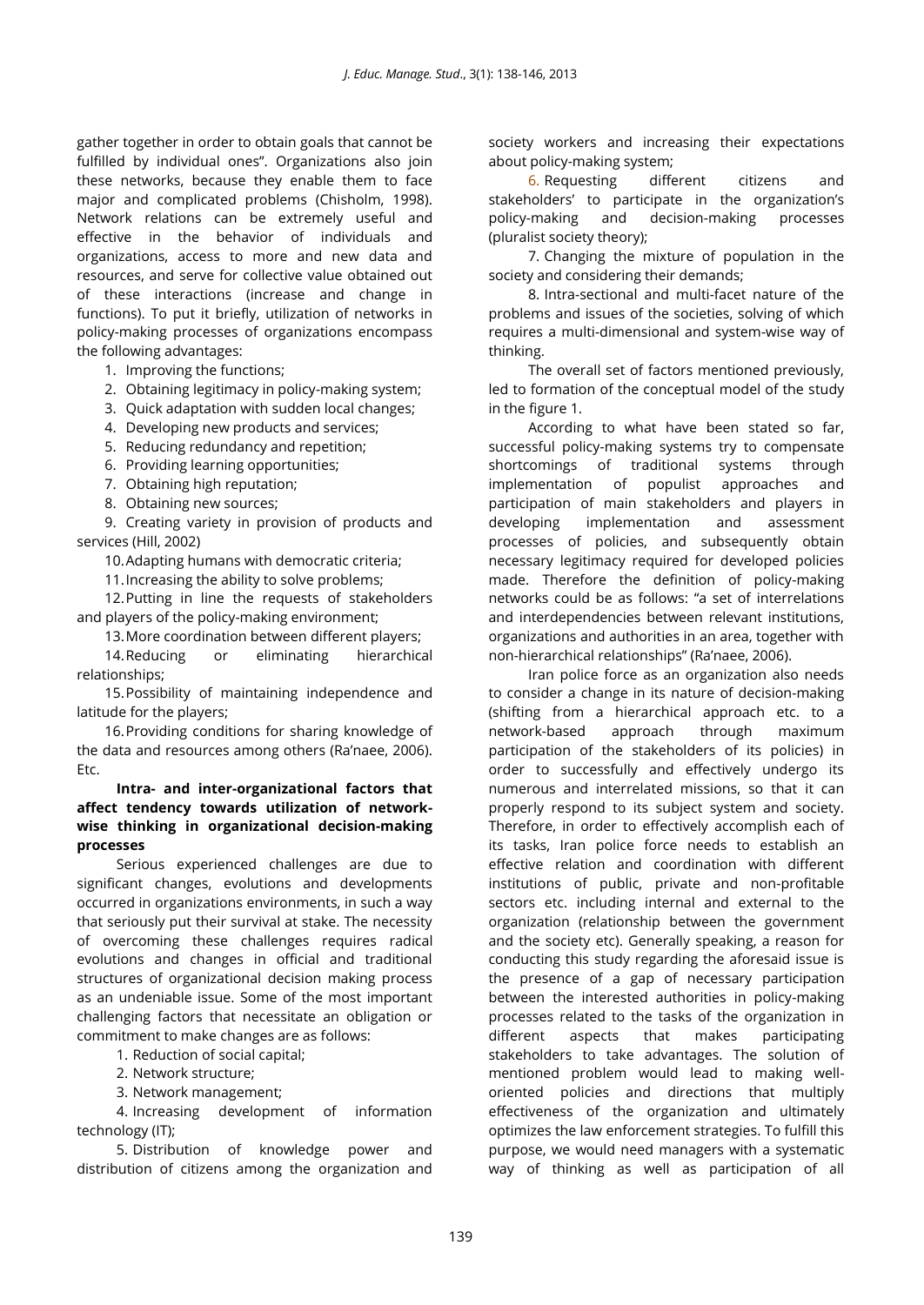stakeholders in development, implementation and assessment of the law enforcement strategies of the country.

#### **Operational framework**

Since the theory of networks is relatively new and underdeveloped, Burt states that "there is still no strong link between strategies utilized for the network analysis, but it can be stated that this theory is developing" (Burt, 2000: 20, quoted by Raider, 2003). It is obvious that what is targeted by researchers is more within the scope of decision-making and strategybuilding, because in other areas including information technology, utilization of the concept of networks is as old as this field of study. In the area of state's management, immaturity of studies in this field is clearly apparent. At the level of PhD courses, only one research has been conducted in Allameh Tabataba'ei University in year 2006 entitled "examination of possibilities for implementation of policy-making networks in research policy system of agricultural research policy system". The author concluded at the end of his research that currently there is no possibility for implementing policy-making networks in the organization under investigation (Ra'naee, 2006).

Some studies have been also conducted in other countries, and we will point out their general conclusions. Whitall (2007) and Vogenbeck (2005) have reviewed the effects of social capital, network structure and network management. Findings of these two studies indicate presence of a direct relationship between above mentioned features and functions of decision-making networks. Therefore, empowering relationships between organizations will increase the social capital.

Donald (2007) has explained the role of different organizational structures and the method of decisionmaking in organizations, relating to three sorts of local, network-based, and humanitarian organizations, focusing on the role of social capital in the manner of establishing connections and synergy of interorganizational cooperation. In other studies, decisionmaking networks are regarded as facilitating means of fulfilling objectives of the organization. In this study, along with criticizing the functions of traditional methods of policy-making in organizations, the author has extensively pointed out utilization of information and decision-making networks as a new form of social relationships, exerting numerous changes on the trend of provisioning public services. The author has identified the basis of all these changes as emergence of new information and communication technology (ICT) (Lee, 2000; McNut, 2006).

In general, the common aspects of researches related to networks are as follow:

A. Synergy caused by collaboration between the stakeholders of organizations and its desirable, positive effect on the functions of the organizations;

B. Considering the elevation of social capital as a consequence of cooperation between organizations accompanies with trust;

C. Transition from traditional methods of hierarchy and utilizing networks in decision-making processes etc.;

D. Emphasizing on implementation and utilization of information technology instruments in inter-organizational decision-making processes, etc. in different commercial and service provision fields, etc. This paper has examined the effects of aforesaid variables in the Iranian official society (Police force) and has also overviewed other variables provided in the conceptual model.

#### **Research questions:**

Questions raised in this study are as follow:

**The main question of the study:**

- What is the model of network-based policymaking approach for Iran Police force?

**Questions related to marginal factors of internal atmosphere of the organization that have impacts on tendency to use decision-making networks**

- Does the structure of policy-making network have an impact on the functions of police policymaking network?

- Does the inter-organizational social capital have an impact on the functions of police policymaking network?

- Does the network management have an impact on the functions of police policy-making network?

**Questions related to marginal factors of external atmosphere of the organization that have impacts on tendency to use decision-making networks**

- Does information and communication technology have an impact on the functions of police policy-making network?

- Does distribution of knowledge (source of power) in the society (and elevation of citizens' expectations) have an impact on the functions of police policy-making network?

- Does variable mixture of the population of the society have an impact on the functions of police policy-making network?

- Does participation of different stakeholders (in policy-making and decision-making processes) have an impact on the functions of police policy-making network?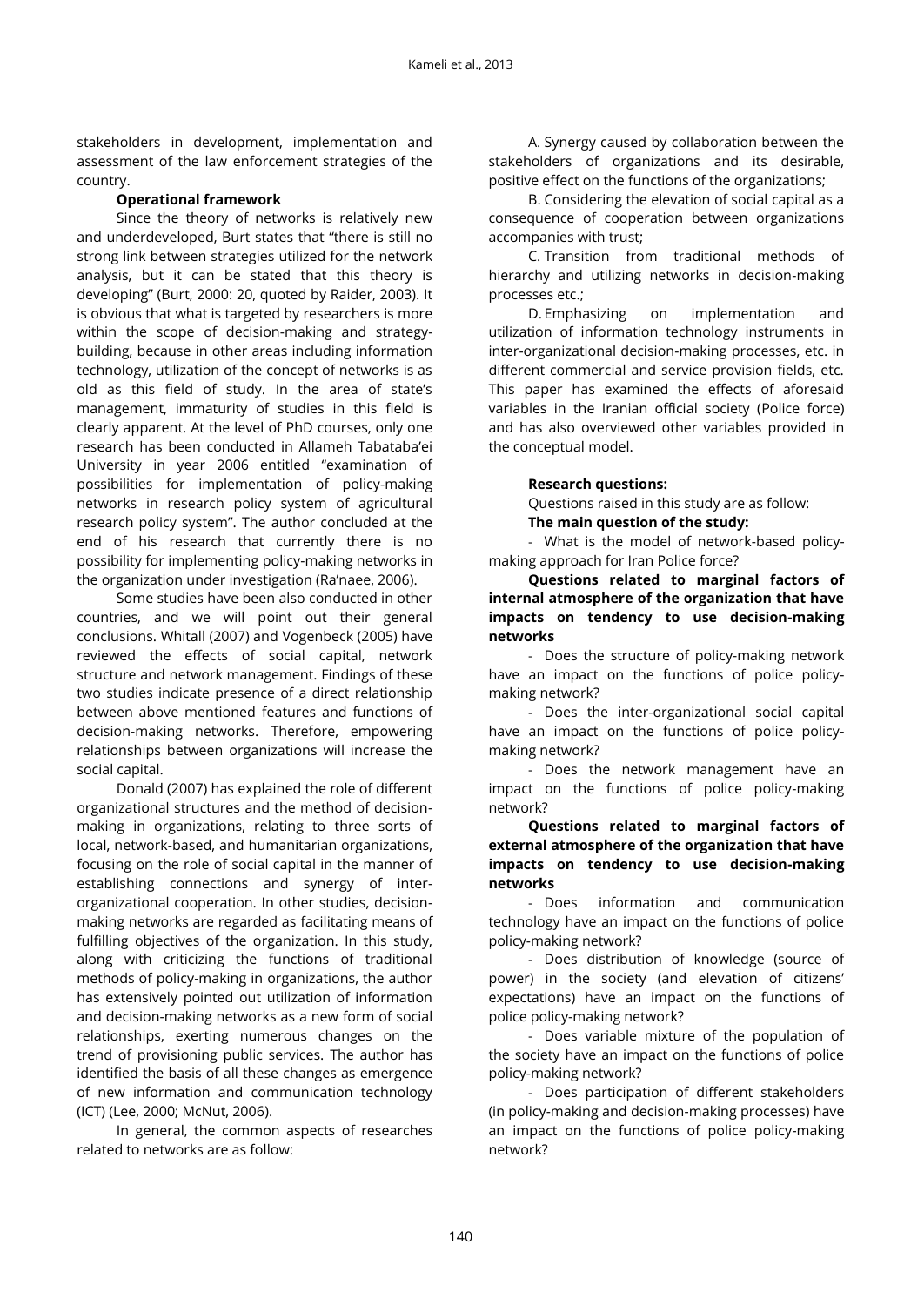- Does the complicated and multi-dimensional nature of the problems of the society and the organizations have an impact on the functions of police policy-making network?

## **Hypotheses and their relations**

- **The structure of policy-making network has an impact on the functions of police policymaking network:** First of all, in a network structure we would consider kinds, extent and quality of interpersonal relationships of the staff, as well as different organizations involved in policy-making processes entitled structural holes or structural gaps, pointing to the meaning of the lack of relationship between the staff or units having a single president or common center for decision-making. In other words, a structural hole emerges when there would better be an organizational relationship policy in order to make correct and applicable decisions and policies. But due to some reasons, this relationship is not established. Secondly, the extent of centrality or the level of relationships' centralization (an individual or organization) is also considered (the number of centralized relationships in a decision-making center. In this study, we are mainly considering relationships between organizations that are not currently at their best level.

Sibert et al. believe that paying attention to the form of the presence of structural centralization and lack of structural holes, will lead to establishment of the necessary synergy in the communicational network and taking more essential policies in the decision-making organizational unit. Therefore in the context of research literature, the degree of centrality emphasizes the number of relations, while in a structural hole the lack of relationships between the stakeholders is regarded. Therefore, considering the network structure and affect the exchange of information and resources and make the relationship experience a development in functions (Seibert, et al., 2001).

- **The inter-organizational social capital has an impact on the functions of police policy-making network:** Loss (decline) of citizens' trust against government institutions has always occurred due to some official corruptions, lack of control over organizations by the citizens, differences in the citizens' values regarding the organizations (Denhardt, 2001), lack of organizations' ability to respond, managers neglecting or undermining the social responsibility of their organization (Robinson, 1997) using instrumental wisdom instead of considering essential wisdom as the basis, separation of managers from the society (Alvani et al., 2001).

Castle believes that trust (feeling secure, cultural variety, cooperation on the basis of trust and the other

party's legitimacy), bilateral relationship (being interested in others' benefits, cooperation and collaboration) and common values, are some of the features of social capital. Because they cause more access to resources and growth in abilities of the network members in adapting with the problems and solving unpredicted ones (Castle, 2006).

Fukuyama (2002) and Ring et al. (1997) believe that increasing usage of horizontal relationships etc. in the organizations will lead to more trust, and therefore elevating the function of relationships within the governments and organizations (Putnam, 1995).

- **The network management has an impact on the functions of police policy-making network:**  In network management we mainly focus on discussions, proper managerial methods, ability to produce a common objective and settlement of potential disputes, the kind of successful relationship in the organization and a proper role of the managers etc.

Network management measures are important and key factors in forming successful decision-making models and improvement of functioning in the organization. Cross et al. (2004) have stated that one of the most effective and powerful features of network management is improving responsibilities, application and effectiveness of (function of) decision-making network through changing attitudes of using hierarchical decision-making structures and tending to utilization of network-based decision-making structures. Whitall (2007) has also supported this issue.

Individuals within a network might need to increase their information and knowledge and establish strong and appropriate social relationships through reaching agreement on how to efficiently undergo their tasks. The result of these measures can then removes interpersonal and organizational discrepancies and lead to obtaining integrity and consequently elevating functions of the group. Therefore from a theoretic point of view, network management in time and place and even in a specific business unit would follow a demanding and flexible method of management which is one of the prerequisites of a successful business (McGuire, 2002).

Success of network management in activities of an organization depends upon how people and different organizational units are related to each other. If the both sides of relationship build strong business relationship, coming to an agreement or removing ideological clashes and identification of common objectives would be possible through numerous and repetitive negotiations. In order to build strong business relationships, some items are needed, such as precise information exchange based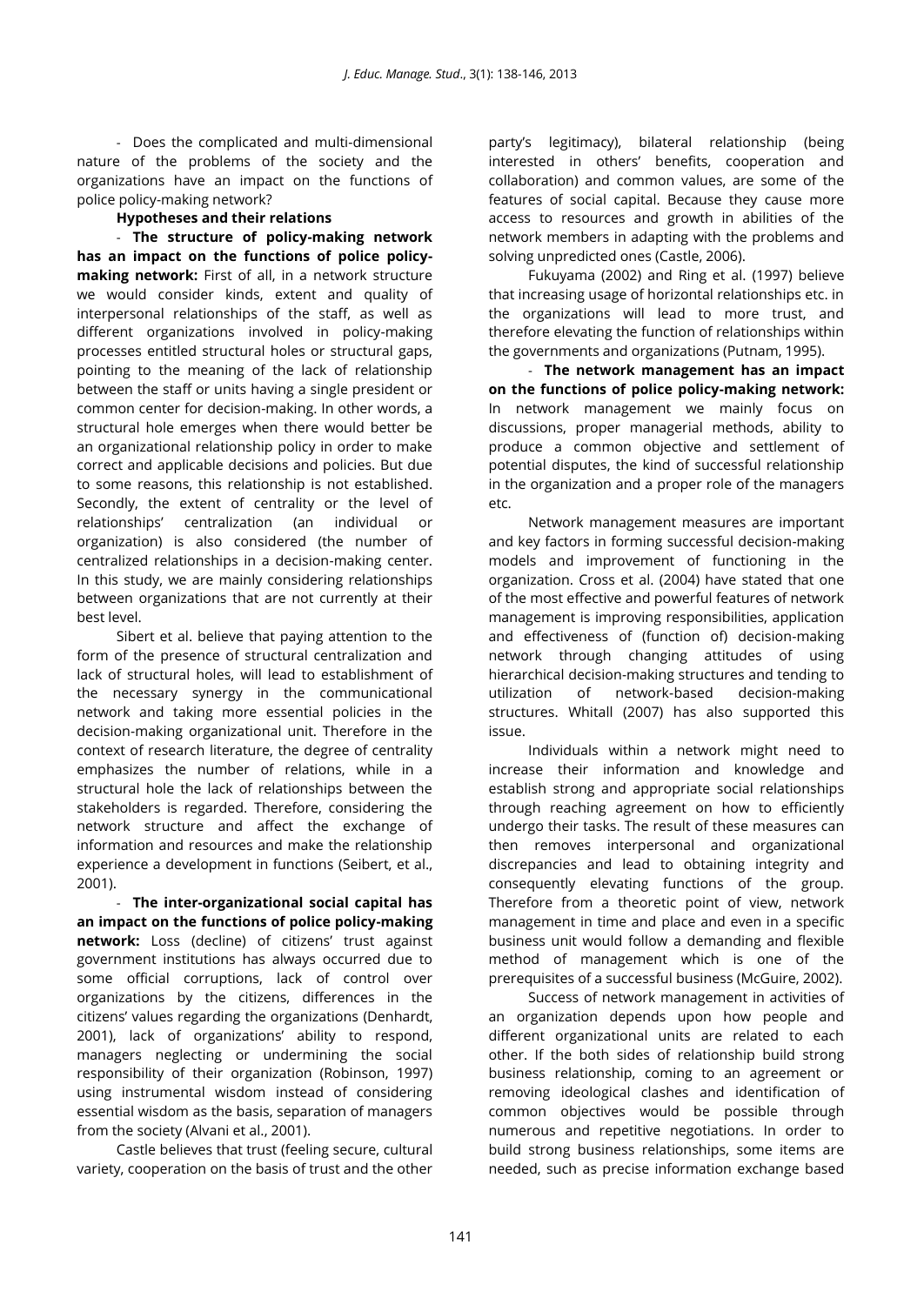on real preferences of individuals, organization, different stakeholders and an ability to meet their needs (Margerum et al., 2004).

- **Information and communication technology has an impact on the functions of police policy-making network:** Connection of the managers with international information networks and their continuous use of the flow of information have evolved their vision and perception in different aspects including method of policy-making, control and supervision, method of direct participation of the citizens in national and organizational decision-making such as elections, establishing virtual organizations etc. (Alvani et al., 2001).

- **Distribution of knowledge (source of power) in the society (and elevation of citizens' expectations) has an impact on the functions of police policy-making network:** Since the future power will be the power of knowledge, and this power is being distributed within the society, I will lead to elimination of hierarchy caused by informative prevalence (Alvani et al., 1978). Therefore, there would be a situation under which decisions would not be limited by a person or group, only because of their knowledge or information. These attitudes will evolve general policy-making and decision-making system and will be followed by development of democracy (Alvani et al., 2001).

- **Variable mixture of the population of the society has an impact on the functions of police policy-making network:** The population mixture of the society has put government management under conditions which forces it to consider public interests. In such a condition, general policy-making will be an extremely difficult task. Therefore, building and forming networks that can follow common objectives along with being heterogeneous, is the task of today government management, so that help reducing polarization of societies through providing different views (Alvani, et al. 2001).

- **Participation of different stakeholders (in policy-making and decision-making processes) has an impact on the functions of police policy-making network:** Under current conditions of the societies, considering expansion and complexity of government activities, there is no way of survival in government management other than participation and intellectual collaboration between different organizations and citizens. By doing this the cycle of organization activities will accelerate and fulfillment of public sector tasks would be possible in a more efficient way (Alvaniet al., 2001).

- **The complicated and multi-dimensional nature of the problems of the society and the organizations has an impact on the functions of** 

**police policy-making network:** Avoidance from systematic way of thinking (general view) is a problem which blocks the pathway of effective policy-making. When policy-makers pay attention to only one aspect of the issue and neglect other aspects, a defective result will come up in form of a policy, which would hardly be successful. In decision-making processes, neglecting different contexts affecting the issue under discussion, including cultural, social, political, legal, economical, technical, local and geographical contexts would make policies made from the view point of whatever neglected context to be vulnerable and encounter difficulties when implemented. In general, one dimensional vision and perception of decisionmakers and neglecting a set of ideas and factors that are effective in decisions and policies are among main obstacles on the pathway of effective and successful policy-making process (Alvani et al., 2007).

#### **MATERIALS AND METHODS**

Sample society of this study includes the organization's high level, mid level and executive managers serving in mission-based police departments (traffic, forensic, prevention and narcotics) of Tehran city, with 550 organizational posts. Through Cochran sampling formula, 165 persons were selected for the test. But practically, 240 persons were randomly selected rationed with the number of managers, and were asked to answer to the questions of main factors of the study, that were identified in the conceptual model in form of a questionnaire. The questionnaire was designed according to Likert scale (5 degrees), its content value was approved by 30 university professors and also through actor analysis and durability of the questions was calculated through Cronbach's Alpha coefficient and turned out to be 0.83.

## **RESULTS**

In this phase, to analyze the data, descriptive statistical methods (abundance of percentages) was used in order to describe the data (tables 1 and 2), Kolmogorov and Smirnov presumptive statistical tests (KS) were used to examine normality of group distribution, and  $X^2$  test (because group distribution was not normal and variables were quantitative and for reviewing independence between variables)and Kendall correlation coefficient (in order to determine severity of effectiveness of reviewed variables in X2 test) were used for data analysis.

The study reports that 72.1% of respondents had B.A. and M.A. and 4.6% had Ph.D. or were Ph.D. course students. At the meantime67.5% of respondents served for 26-30 years and the rest served for 15-25 years.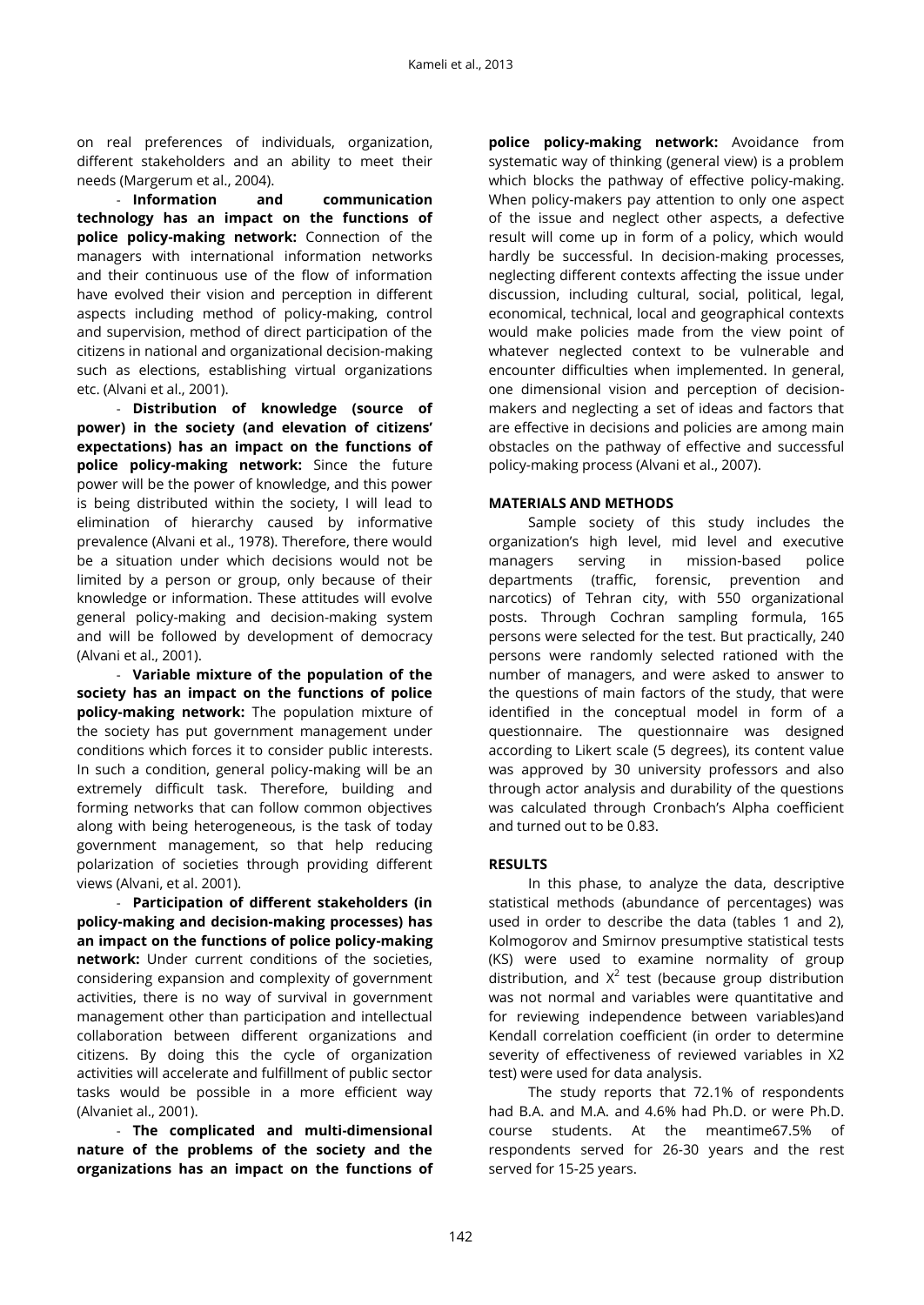Regarding objectives of the study, the following are results obtained from statistical tests.

**Objective 1: Analysis of current procedure of police policy-making and determination of its responsibility related to organization objectives.**

- Results of the test of determining prevalent structure of the organization indicate that the organizational structure is moving from mechanical state to organic state (scores obtained: 33.2 out of 50). For detailed explanation about this issue, see "Discussion".

# **Objective 2: Determining the extent of cooperation of different players in policy-making networks in professional police departments.**

It is worth noting that maximum score 3 means complete cooperation and minimum score zero means no cooperation between organizations. It must be noted that because at the time of policy-making and decision-making no specific authority was available to determine the number of intervening organizations in this decision in the structure of expertise department of the police, this has an effect in increasing structural hole in police policy-making.

**Objective 3 and 4 (determining extent and preference of effectiveness of internal and external atmosphere factors in the function of organization's policy-making) and hypothesis 8 have been proposed with regards to these objectives.**

Regarding the results of conducting  $X^2$  tests and approving all hypotheses at a safe level of 0.95, these results show the effectiveness of independent and dependent variables. The results of this test are displayed in table 3.

Suggestions with a structural a managerial view have been identified as the following 10 items:

1. Regarding structural aspect, according to results obtained from the discussion about the organization as being mechanical or organic, it seems that with a practical action in order to accelerate the organization's movement towards the goal of making its structure more organic, for most proper responsibility to the subject society, regarding the complicated and variable nature and expanding tasks of the organization, naming acceleration of former enforcement actions in this context and updating its executive processes etc. by realizing above mentioned issues, in fact the police force will move forwards to reach a real structure, which means a professional bureaucracy. So, maximum effectiveness will be achieved due to matching and adaptation of organizational structure with environmental factors, and gradually the way will be paved for utilizing network-based way of thinking in the organization's major policy-making processes.

2. In taking any kind of policies, policy-makers should immediately determine relevant organizations with this policy, and then take proper actions to build network-based relationships with them.

3. Obstacles and the reasons for interorganizational lack of cooperation will be identified for each policy as much as possible, and proper actions will be taken to remove them. At the meantime, grounds will be prepared for cooperation through different ways.

4. By pointing out the advantages obtained from network-based relationships between organizations (including synergy caused by different ideas), organizations should be encouraged to have such relationships.

5. Since inter-organizational social capital level is not in a good condition, we can elevate the level of inter-organizational social capital through trustbuilding, so that movement towards maximum usage of network-based way of thinking in policy-making would be substituted with hierarchical thinking.

6. In order to prevent falling aback of quick changes due to information and communication technology, the police organization must establish and activate communication networks management, producing the culture of making decisions based on team, group, participation and network methods and substituting them with traditional methods, providing backgrounds for direct and indirect participation of the other organizations for making decisions by organization's computers, providing the staff with authority etc.

7. Organization managers must empower the staff of police organization as much as possible, and consider high value for knowledge value added in accordance with the objectives of the organization, in order to achieve stable development. Take proper actions in order to release the organization from trouble making traditional methods and to use newer and more efficient methods that can be followed with innovation. Taking these issues into consideration will bring about changes and evolutions in policy-making and decision-making system together with expansion of democracy.

8. The organization managers must establish networks which are heterogeneous and at the same time follow same objectives in order to:

- Determine common objectives and ideals among organizations;

- Produce and expand a capacity for accepting and tolerating opposing and different ideas of others in the managers of the organization;

- Draw all managers' attentions to the benefits of public and different stakeholders of interested organizations, Etc.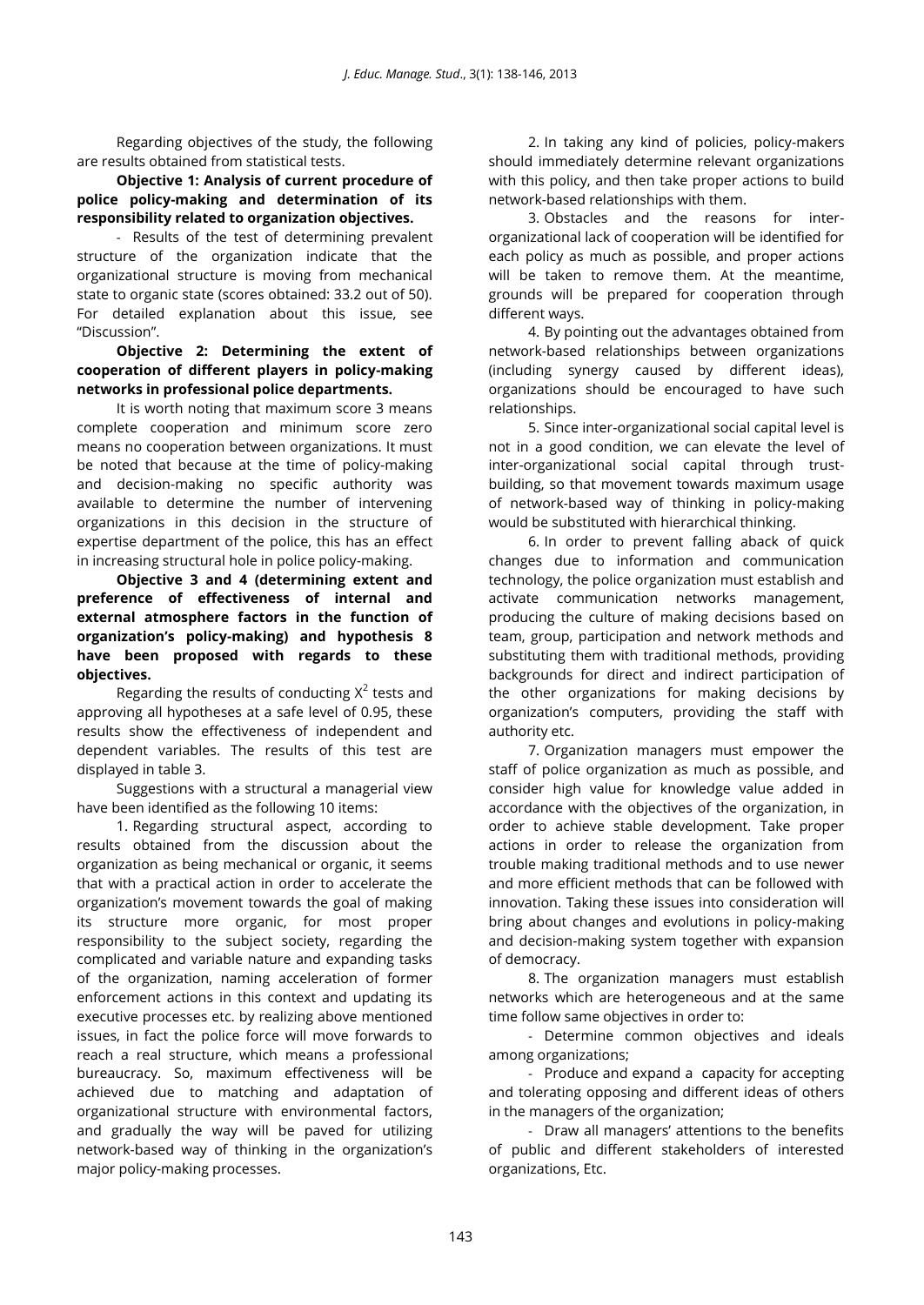9. Establish organizational culture of systembased thinking, as the major and vital principal in improving functions of organizations with any kind of possible means, in order to prevent further losses to be imposed on the benefits of the society and related organizations.

10. Properly inform the heads of the three powers of the country about benefits achieved from network-based way of thinking and losses caused by egotism in organizations and ministries in a written form, in order to gradually implement this approach especially in the ruling policy-making system after providing necessary legal, cultural and social background. If this realizes, many enormous losses caused by ignorance toward this issue, section-based view and egoism of organizations would be prevented and other problems of the society could be solved by making use out of the capitals saved this way.

**The finalized model of network–based policymaking in police organization is designed within the following frameworks:**

1. Desirable network-based relationship between units of the organization, inside the police organization, has not been the objective of this study at the first step, but its application will be very useful for the organization.

2. Since relationships of all organizations related to a certain policy cannot be shown in one model, therefore the final model is categorized under three general categories of organizations namely public, non-public and private organizations, and their imaginary subsidiaries and their overall relationships are shown here. Therefore, this model is generally covering the concept of the quality and method of establishing network-based relationship between the organizations. The number of relations in one policymaking process might be more than 20 organizations in one process and might be less than 10 in the other.

**Main objective of the study: designing a model of network-based policy-making in Iran Police Organization** 

#### **Table1:** Demographic features of the respondents

| Ref          | <b>Mission</b><br><b>Departments</b> | abundance | Percent | <b>Education</b> | <b>Abundance</b> | Percent | <b>Years at</b><br>services | <b>Abundance</b> | percent |
|--------------|--------------------------------------|-----------|---------|------------------|------------------|---------|-----------------------------|------------------|---------|
|              | <b>Forensic</b>                      | 60        | 25      | B.A.             | 173              | 72.1    | $15 - 20$                   | 32               | 13.3    |
|              | <b>Traffic</b>                       | 60        | 25      | M.A.             | 56               | 23.3    | $21 - 25$                   | 46               | 19.2    |
| 3            | <b>Prevention</b>                    | 60        | 25      | Ph.D. and        |                  | 4.6     | $26 - 30$                   | 162              | 67.5    |
| 4            | narcotics                            | 60        | 25      | Ph.D. student    |                  |         |                             |                  |         |
| <b>Total</b> |                                      | 240       | 100     |                  | 240              | 100     |                             | 240              | 100     |

**Table 2:** Average cooperation of organizations relevant to police strategies from structural aspects (concentration of relationships and structural hole)

| Average cooperation of organizations related to police | Average structural hole (shortcoming or lack of cooperation) |
|--------------------------------------------------------|--------------------------------------------------------------|
| strategies (concentration of relationships)            | between organizations relevant with police strategies        |
| 1.60                                                   | 1.40                                                         |

**Table 3:** Determining different factors of internal and external environment of the organization, their preference and effectiveness in tending to organization's network-based decision-making process, calculated according to  $X^2$ 

|                |                                                                       | The extent of effectiveness of each internal |  |  |  |  |
|----------------|-----------------------------------------------------------------------|----------------------------------------------|--|--|--|--|
| <b>Ref</b>     | Organization's internal and external atmosphere factors               | and external atmosphere factors per          |  |  |  |  |
|                |                                                                       | preference according to calculated $X^2$ s   |  |  |  |  |
| 1              | (Hypothesis 6) different mixture of the population of the society     | 98.83                                        |  |  |  |  |
| $\overline{2}$ | (Hypothesis 2) social capital                                         | 90.38                                        |  |  |  |  |
| 3              | (Hypothesis 3) network management                                     | 86.87                                        |  |  |  |  |
| 4              | (Hypothesis 1) network structure                                      | 80.25                                        |  |  |  |  |
| 5              | (Hypothesis 5) distribution of knowledge power among the              | 64.10                                        |  |  |  |  |
|                | organization's society and the staff and increasing expectations      |                                              |  |  |  |  |
|                | from policy-making system                                             |                                              |  |  |  |  |
| 6              | (Hypothesis 8) complexity and multi-dimensional nature of society     | 3.40                                         |  |  |  |  |
|                | and organization's problems                                           |                                              |  |  |  |  |
| $\overline{7}$ | (Hypothesis 7) request for participation of different participants of | 3.38                                         |  |  |  |  |
|                | the organization                                                      |                                              |  |  |  |  |
| 8              | (Hypothesis 4) information and communication technology               | 3.04                                         |  |  |  |  |
|                | (external)                                                            |                                              |  |  |  |  |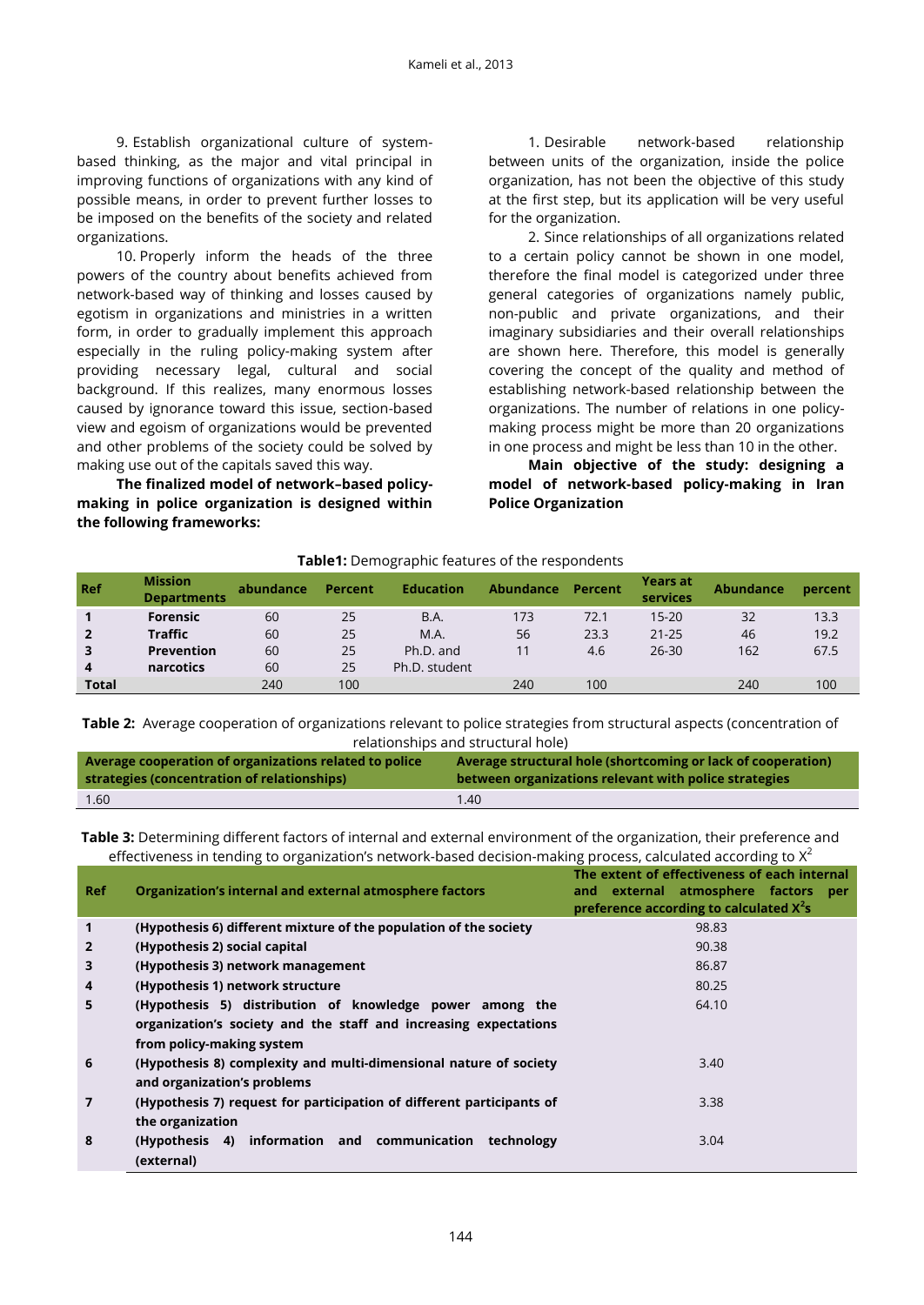

**Figure 1:** Conceptual model of the study (Source: Alvani et al., 2001; Whitall, 2007)





#### **DISCUSSION**

Now regarding the objectives of the study and results of statistical test, we will analyze the study and discuss it: Maximum percentage of the respondents' studies was (72.1%) B.A. and its minimum percentage was (4.6%) PhD or PhD course students. Meanwhile, the number of years at service of 67.5% of the respondents was between 26-30 and the rest served between 15-25 years. The reason behind selecting study samples as such was the importance of understanding the subject by respondents and involving this layer of sample population in the form of relationship and decision-making because of their managerial posts.

The average cooperation of organizations that were relevant with law enforcement strategies (centralized relations) was 1.60 and the average structural hole (shortcoming and lack of cooperation) among related organizations with law enforcement policies was 1.40 out of 3 which means complete cooperation and the minimum score is zero, meaning no cooperation between organizations. Various reasons including low social capital between the organizations, lack of prevalence of system-based way of thinking in some managers, etc which are pointed out in conceptual model of the study are involved in this. Regarding the issue of networks, Whitall (2007) and Vogenbeck (2005) have studied the effect of social capital between organizations, network structure and network management in policy-making networks. Findings of these two studies show the presence of a direct relationship between the aforesaid features with the function of decision-making networks. Meanwhile, empowering relationships between organizations will have more effect in increasing interorganizational social capital.

Regarding the issue of social capital, Donald (2007) has also studied the quality of synergy relationships caused by inter-organizational collaborations. Therefore the results of these two studies approve the findings of the present study.

Results of conducting  $X^2$  test supports the hypotheses, and at the same time clarifies this issue that independent variable of mixed population of the society with 98.83% is the first preference of external factors from the viewpoint of effectiveness in improving the function of the organization's policymaking process (changing the method of hierarchical policy-making approach and tending to utilization of network models) and ITC (external factor) with 3.04%